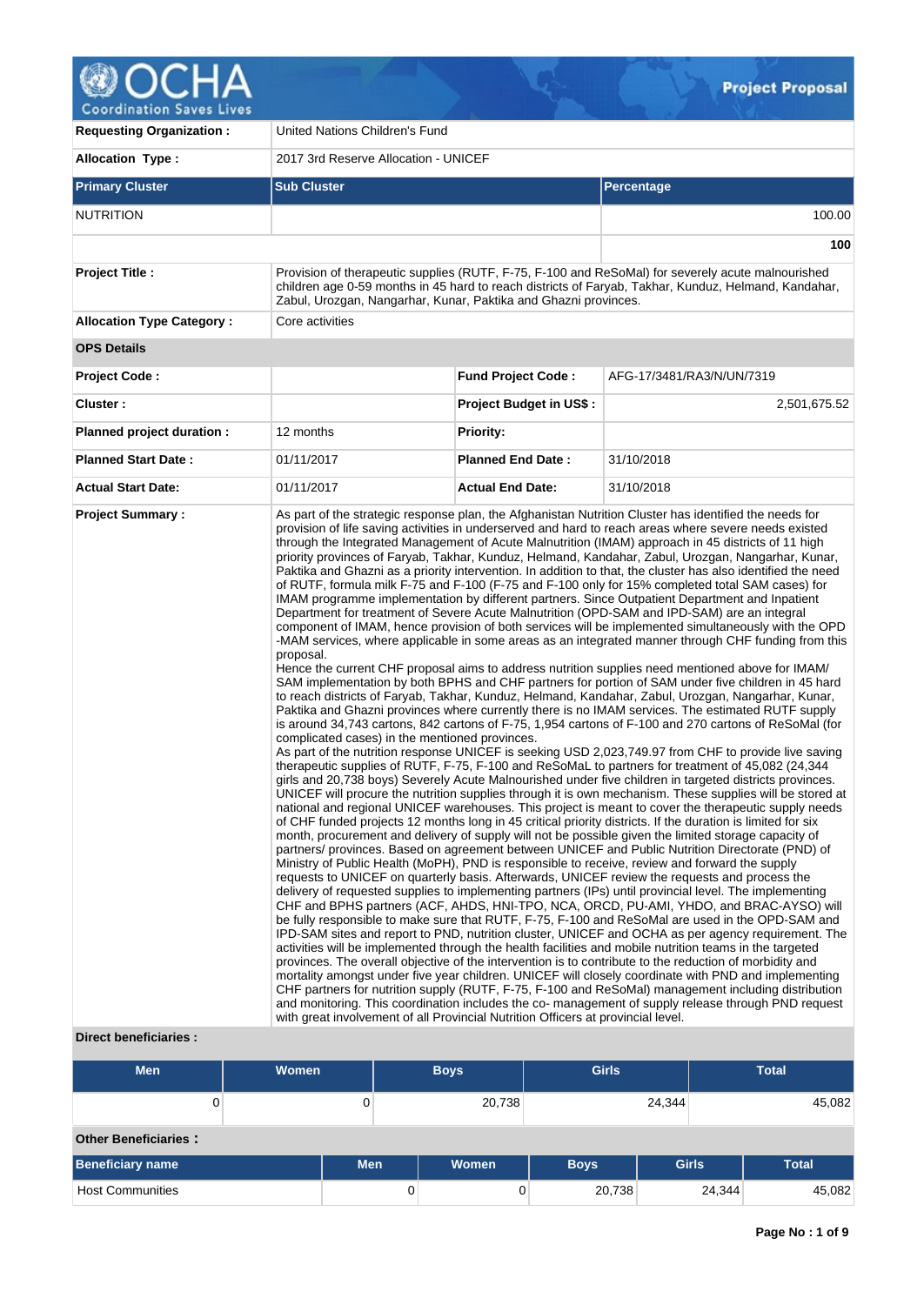## **Indirect Beneficiaries :**

The entire family members and care providers of the target under five children who will be admitted for SAM treatment in the target areas, are the indirect beneficiaries that will benefit from the IMAM services, as the program will have a component of health education and awareness raising (including IYCF, health and hygiene) activities as part of community mobilization. The IMAM programme also has psychosocial activities targeting the caretakers of the enrolled SAM children.

#### **Catchment Population:**

The entire population living within the catchment areas of those health facilities and mobile teams that will provide SAM treatment services, will be targeted through the community mobilization component of the IMAM activities. In general, the communities of these areas will benefit from the strengthening of health systems for delivery of IMAM services.

## **Link with allocation strategy :**

This proposal is in line with the CHF standard allocation strategy 2017 envelope one i.e. increasing access to life saving basic health and nutrition services. The proposed activities are also in line with the HRP and CHF strategic objectives and prioritization. The supplies procured through CHF support will contribute to the total needs for treatment of 45,082 severe acute malnutrition children in the focused areas (45 hard to reach districts) of Faryab, Takhar, Kunduz, Helmand, Kandahar, Zabul, Urozgan, Nangarhar, Kunar, Paktika and Ghazni provinces. Treatment of SAM is one of the main public nutrition strategies of Ministry of Public Health (MoPH). Public Nutrition Directorate of MoPH and respective provincial BPHS/EPHS NGOs that support implementation of the activities at provincial and district hospitals as well as at community level. This proposal mainly focus on provision of life saving IMAM services in the targeted areas as part of a convergence of efforts from other sectors including primarily Health and WASH and hygiene promotion. In addition, the activities in this proposal are aligned with the activities mentioned in the first priority area of nutrition cluster proprieties.

#### **Sub-Grants to Implementing Partners :**

| <b>Partner Name</b> | <b>Partner Type</b> | <b>Budget in US\$</b> |
|---------------------|---------------------|-----------------------|
|                     |                     |                       |

# **Other funding secured for the same project (to date) :**

| <b>Other Funding Source</b> | <b>Other Funding Amount</b> |
|-----------------------------|-----------------------------|
|                             |                             |

### **Organization focal point :**

| <b>Name</b>          | <b>Title</b>                                      | Email                 | <b>IPhone</b> |
|----------------------|---------------------------------------------------|-----------------------|---------------|
| Ahmad Nawid Qarizada | <b>Nutrition Specialist</b>                       | angarizada@unicef.org | 0093730717633 |
| Piyali Mustaphi      | pmustaphi@unicef.org<br><b>Cheif of Nutrition</b> |                       | 0093730717620 |
|                      |                                                   |                       |               |

# **BACKGROUND**

### **1. Humanitarian context analysis**

The ongoing fragile situation and insecurity in the country along with the limited availability of livelihood and employment opportunities and insufficient basic social services resulted to deteriorate nutrition situation, primarily of under-five children, the most vulnerable age group. The 45 districts of Almaar, Andkhoy, Garzewaan and Pahstoon Kot in Faryab province; Geero, Moqor, Waghaz and Wali Moh in Ghazni province, Shaheed, Garm Seir, Lashkar Gaah, Nad Ali, Nawzaad, Rig-e-Khansheen and Sangeen in Helmand province; Arghestaan, Ghorak, Khakriz, Maiwand, Nish, Shah Wali Kot, and Zgheray in Kandahar province; Bar Kunar, Dara-e-Paich, Ghazi Aabad, Khaas Kunar, Marah Warah, Shegal and Wata Poor in Kunar province; Chahar Darah, Dashte Archee, Hazrat Imam Sahib, Khanabad and Qalaye Zaal in Kundoz; Chaparral, Khogyani and Sorkh Road in Nangarhar province; Orgoon in Paktika province; Khowaja Ghaar in Takhar province; Chorah, Deh Rawood, Khaas Uruzgan, TereenKot and Shaheed Hasaas in Urozgan province and lastly Day Chopan and Shah Joy in Zabul province identified as the most venerable districts due to insecurity, where people do not have enough access to primary social and health and nutrition services. Besides their clear needs for food, clean water, and healthcare services, they are also in need of livelihood and this makes the children under five more vulnerable and prone to severe acute malnutrition. Therefore, this trend increases the need for urgent live saving humanitarian services, particularly nutrition interventions for treatment of severe acute malnutrition. Looking at the high needs, the current nutrition services are inadequate, and it is hence deemed important and necessary to provide IMAM services to cover portion of SAM under five children in the mentioned target districts. It is therefore estimated that 38,320 (85% of target) children will be admitted for SAM treatment in OPD-SAM service and an estimated of 6,762 (15% of target) SAM children with complication in IPD-SAM service.

#### **2. Needs assessment**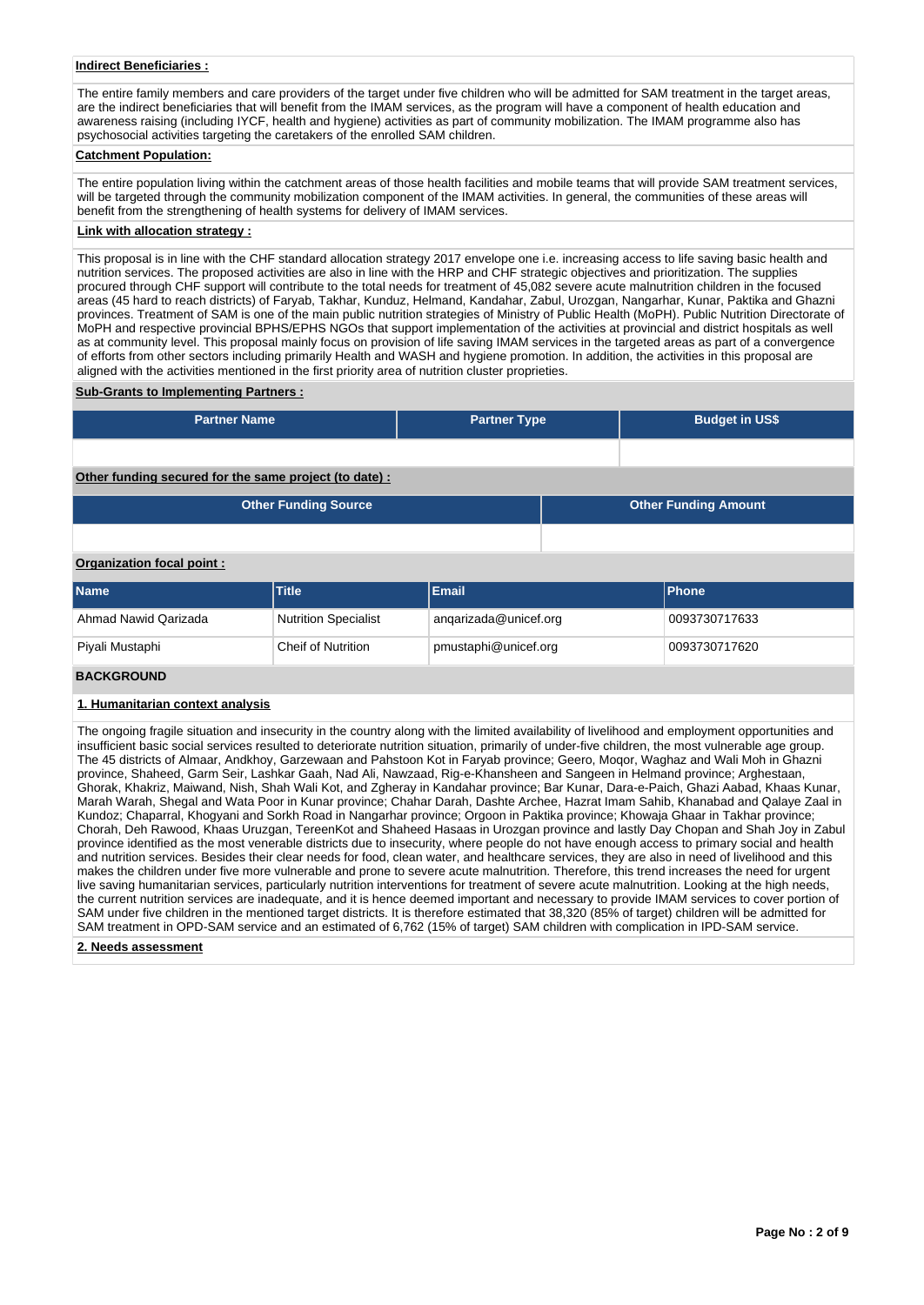The Nutrition Cluster has identified the provision of comprehensive IMAM services for people in need in 45 hard to reach districts in Faryab, Takhar, Kunduz, Helmand, Kandahar, Zabul, Urozgan, Nangarhar, Kunar, Paktika and Ghazni provinces as an immediate priority. Currently, the provinces have not enough capacity in terms of provision of adequate IMAM therapeutic supplies to address the need of SAM treatment in a systematic manner in the targeted areas. Therefore, there is need of therapeutic supplies to be provided by UNICEF to IMAM IPs, but the current UNICEF pipeline and stock are not enough to fulfil the demand of nutrition therapeutic supplies to be provided to IMAM IPs to implement OPD-SAM and IPD-SAM services in the target areas.

The current CHF proposal is focused on an urgent need for nutrition humanitarian response for the under-five SAM children of 45 hard to reach districts in Faryab, Takhar, Kunduz, Helmand, Kandahar, Zabul, Urozgan, Nangarhar, Kunar, Paktika and Ghazni provinces. The CHF proposed budget will cover to address RUTF need for 38,320 of SAM under five children without complication and therapeutic formula milk of F-75 and F-100 and the ReSoMaL for an estimated of 6,762 SAM under-five with complication in the target areas mentioned.

The mentioned caseload is calculated based on National Nutrition Survey (NNS) 2013 and SMART surveys conducted in 2016 and 2017. Due to the lack of budget and capacity no national nutrition survey has been conducted since 2013, while only some SMART surveys has been conducted in some of the provinces. Therefore, the SAM caseload in the targeted districts of Faryab, Takhar, Kunduz, Helmand, Zabul, Urozgan, Kunar, Paktika and Ghazni provinces calculated based on National Nutrition Survey 2013, while the SAM caseload in the targeted districts of Nangarhar and Kandahar provinces calculated based on the recent SMART surveys conducted in 2016 and 2017. The caseload estimated using the standard formula with 2.6 correction factor which multiplied to the percentage of children under five and to the prevalence of SAM.

UNICEF envisages that the SAM management supported by UNICEF and MAM management supported by WFP will complement each other through implementation in the same areas. UNICEF and WFP targeting priorities for 2017 are based on agreed nutritional vulnerability, informed primarily by NNS 2013.

# **3. Description Of Beneficiaries**

The target beneficiaries in the focused CHF target areas include 38,320 children under five years old with SAM without complication and an estimated of 6,762 SAM under-five children with complication that will be enrolled in the OPD-SAM and IPD-SAM programme, respectively as per the national IMAM guidelines. The target beneficiaries duly considered gender issues. These children will be reached with the lifesaving treatment services close to the doorsteps of communities.

### **4. Grant Request Justification**

In early 2017 the Nutrition Cluster in tandem with partners and donors agreed upon and identified the dire need of IMAM services in hard to reach areas. Hence, this was put forth and agreed as one of the priority interventions/areas for the nutrition cluster in 2017 to reduce mortality and morbidity in children and thereby reducing the burden on the existing health system. One of the key and life-saving component of the (IMAM) includes the treatment of severely acute malnourished girls and boys aged 6 – 59 months and hence save lives of these children. These life-saving interventions are/will be complementary with the MAM treatment of children and PLWs supported by WFP and other implementing partners and since these activities along with the community awareness component will be implemented in an integrated fashion it is deemed that they will have long term positive effect on the lives of people.

#### **5. Complementarity**

The proposed activates include treatment of Severe Acute Malnourished children (SAM) to reduce malnutrition among children with focus on strengthening linkage between SAM and MAM Prevention of Acute Malnutrition. These activities are in line with the national guidelines and will be delivered through the existing health care delivery outlets in coordination with CHF and BPHS partners (ACF, AHDS, HNI-TPO, NCA, ORCD, PU-AMI, YHDO, and BRAC-AYSO). In addition, the services of OPD-SAM will be delivered in close coordination with the provision of OPD-MAM services (supported by other partners). This project is meant to cover the therapeutic supply needs of CHF funded projects 12 months long in 45 critical priority districts. If the duration is limited for six month, procurement and delivery of supply will not be possible given the limited storage capacity of partners/ provinces. The proposed support from CHF will complement UNICEF commitment to support government of Afghanistan for provision of quality lifesaving nutrition services to children under five years old with SAM. Awareness raising on IYCF and maternal nutrition will be provided to all the targeted communities with particular attention to caregivers and PLWs. IMAM services will be complementary to the regular health services at the health facilities of the government.

# **LOGICAL FRAMEWORK**

#### **Overall project objective**

To reduce SAM prevalence and mortality from severe acute malnutrition (SAM) in children under five years old in targeted areas

| <b>NUTRITION</b>                                                                                                                                                                |                                                                                                                                                                 |                                 |  |  |  |  |  |  |  |  |
|---------------------------------------------------------------------------------------------------------------------------------------------------------------------------------|-----------------------------------------------------------------------------------------------------------------------------------------------------------------|---------------------------------|--|--|--|--|--|--|--|--|
| <b>Cluster objectives</b>                                                                                                                                                       | <b>Strategic Response Plan (SRP) objectives</b>                                                                                                                 | <b>Percentage of activities</b> |  |  |  |  |  |  |  |  |
| Objective 2: The incidence of acute<br>malnutrition is reduced through Integrated<br>Management of Acute Malnutrition among<br>boys, girls, and pregnant and lactating<br>women | SO2: Lives are saved by ensuring access to<br>emergency health and protective services<br>and through advocacy for respect of<br>International Humanitarian Law | 100                             |  |  |  |  |  |  |  |  |

**Contribution to Cluster/Sector Objectives :** For objective 2, essential therapeutic supply will be procured and used for treatment of 45,082 children under the age of five years with SAM in target areas of Faryab, Takhar, Kunduz, Helmand, Kandahar, Zabul, Urozgan, Nangarhar, Kunar, Paktika and Ghazni.

## **Outcome 1**

45,082 under five years old children with SAM are treated in 11 provinces of of Faryab, Takhar, Kunduz, Helmand, Kandahar, Zabul, Urozgan, Nangarhar, Kunar, Paktika and Ghazni provinces linked to humanitarian nutrition response.

### **Output 1.1**

## **Description**

Essential nutrition supplies (RUTF and Therapeutic milks F-75 and F-100 and the ReSoMal ) are procured and distributed to implementing partners in a timely manner

## **Assumptions & Risks**

**Indicators**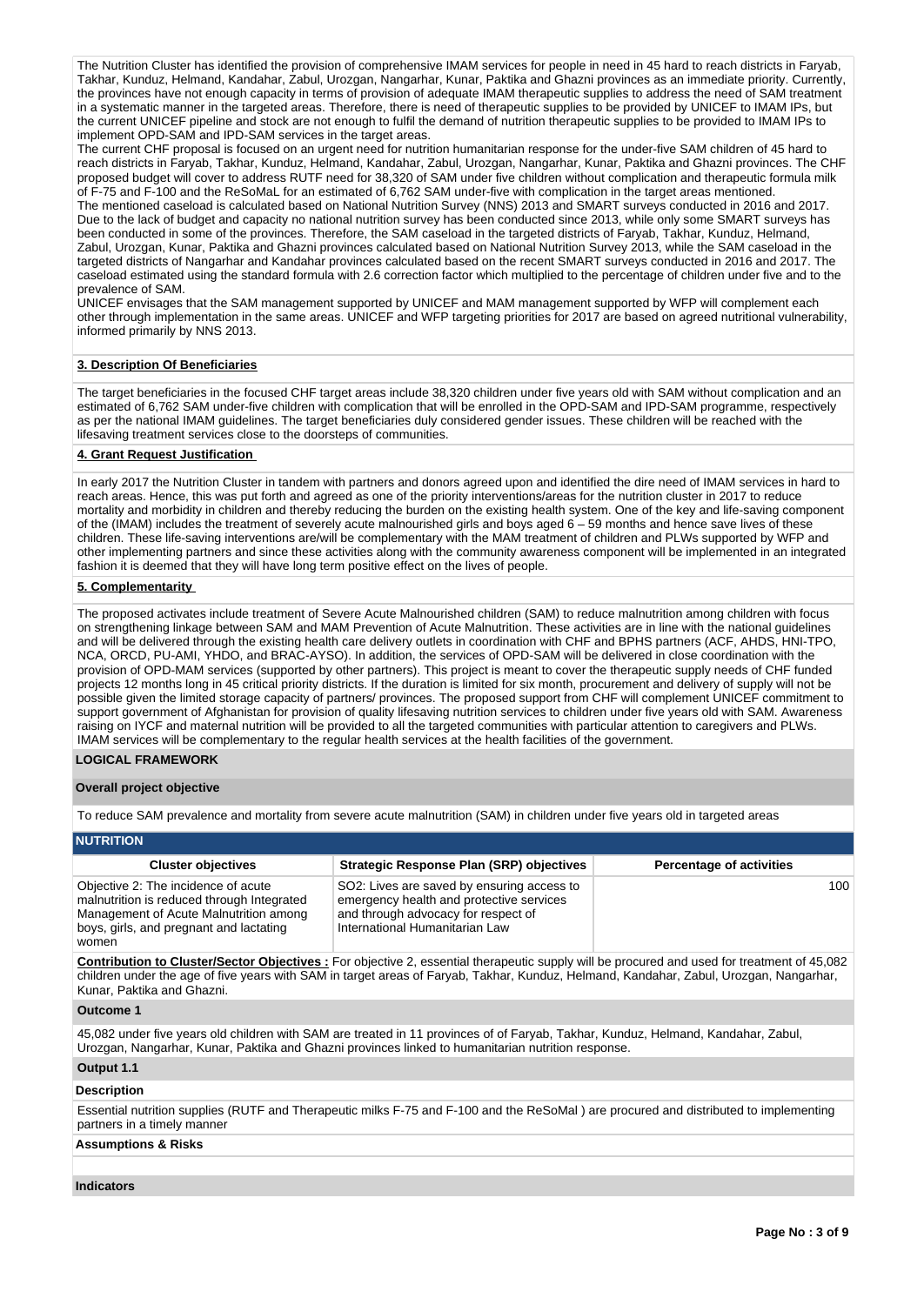|                   |                                                                     |                                                                                                                                         |            | End cycle beneficiaries |             |              | End<br>cycle  |
|-------------------|---------------------------------------------------------------------|-----------------------------------------------------------------------------------------------------------------------------------------|------------|-------------------------|-------------|--------------|---------------|
| Code              | <b>Cluster</b>                                                      | <b>Indicator</b>                                                                                                                        | <b>Men</b> | <b>Women</b>            | <b>Boys</b> | <b>Girls</b> | <b>Target</b> |
| Indicator 1.1.1   | <b>NUTRITION</b>                                                    | Number of existing humanitarian stocks relocated<br>for F-75 to high conflict-risk areas.                                               |            |                         |             |              | 210           |
|                   | <b>Means of Verification: Stock Report</b>                          |                                                                                                                                         |            |                         |             |              |               |
| Indicator 1.1.2   | <b>NUTRITION</b>                                                    | Number of existing humanitarian stocks relocated<br>for F-100 to high conflict-risk areas.                                              |            |                         |             |              | 488           |
|                   | <b>Means of Verification:</b> Stock report                          |                                                                                                                                         |            |                         |             |              |               |
| Indicator 1.1.3   | <b>NUTRITION</b>                                                    | Number of existing humanitarian stocks relocated<br>for ReSoMaL to high conflict-risk areas.                                            |            |                         |             |              | 67            |
|                   | <b>Means of Verification: Stock Report</b>                          |                                                                                                                                         |            |                         |             |              |               |
| Indicator 1.1.4   | <b>NUTRITION</b>                                                    | Number of F-75 stocks procured for high conflict-<br>risk areas.                                                                        |            |                         |             |              | 842           |
|                   | <b>Means of Verification: Stock Report</b>                          |                                                                                                                                         |            |                         |             |              |               |
| Indicator 1.1.5   | <b>NUTRITION</b>                                                    | Number of F-100 stocks procured for high conflict-<br>risk areas.                                                                       |            |                         |             |              | 1,954         |
|                   | <b>Means of Verification: Stock Report</b>                          |                                                                                                                                         |            |                         |             |              |               |
| Indicator 1.1.6   | <b>NUTRITION</b>                                                    | Number of ReSoMaL stocks procured for high<br>conflict-risk areas.                                                                      |            |                         |             |              | 270           |
|                   | <b>Means of Verification: Stock Report</b>                          |                                                                                                                                         |            |                         |             |              |               |
| Indicator 1.1.7   | <b>NUTRITION</b>                                                    | RA3 - Enabling Action (Decentralisation of Stocks)<br>- Number of existing humanitarian stocks<br>relocated to high conflict-risk areas | 0          | 0                       | $\mathbf 0$ | 0            | 8,685         |
|                   |                                                                     | <b>Means of Verification:</b> Stock Report of existing RUTF supplies relocated to high conflict - risk areas.                           |            |                         |             |              |               |
| Indicator 1.1.8   | <b>NUTRITION</b>                                                    | RA3- Enabling Action (Decentralisation of Stocks)<br>- Number of stocks procured for high conflict-risk<br>areas                        |            |                         |             |              | 34,743        |
|                   | <b>Means of Verification:</b> Stock report for RUTF stocks procured |                                                                                                                                         |            |                         |             |              |               |
| <b>Activities</b> |                                                                     |                                                                                                                                         |            |                         |             |              |               |
| Activity 1.1.1    |                                                                     |                                                                                                                                         |            |                         |             |              |               |
|                   |                                                                     | Standard Activity: RA3- Decentralisation of existing stockpiles into high conflict-risk areas                                           |            |                         |             |              |               |

Distribute SAM supplies to implementing NGOs in-order to timely respond to the critical needs using existing stock of supplies.

# **Activity 1.1.2**

**Standard Activity : RA3 - Procurement of stocks for high conflict-risk areas but not for replenishment of stocks moved to these areas.**

Procurement of SAM therapeutic supplies and dispatching as per need on quarterly basis.

#### **Activity 1.1.3**

# **Standard Activity : Not Selected**

Monitor the monthly utilization of the SAM therapeutic supplies through the national nutrition reporting database.

**Additional Targets :** The caregivers of the 45,082 under five children targeted for SAM treatment will benefit from the activities, as the programme will have a component of health education and awareness raising. The population living within the catchment area of the clinics that provide OPD-SAM and IPD-SAM treatment services will be also targeted through the community mobilization component of the IMAM activities. In general, the communities of these areas will benefit from the IMAM services.

# **M & R**

# **Monitoring & Reporting plan**

UNICEF uses the agreed nutrition cluster monitoring and evaluation strategy for monitoring and evaluating the nutrition activities in the country. There are agreed cluster reporting templates in which all partners report to PND-MoPH and the cluster on a monthly basis. All partner data is captured in a nutrition programme database for all results including supplies usage as part of the Nutrition information system for the country. UNICEF will use the bottleneck analysis to address any factors that will hinder acceptable contact and effective coverage of targeted children through enhancing increased availability, accessibility and acceptability of the SAM treatment and preventive services. UNICEF will work with partners and government counterparts to ensure quality nutrition service delivery. UNICEF will also use the end user monitoring strategy, which aims at assessing the quality appropriateness and use of UNICEF strategic supply input to program implementation in the interest of the children. The monitoring involves a team of UNICEF programme and supplies team as well as MoPH and partners. UNICEF together with PND-MoPH are undertaking a RUTF supply chain management capacity building of BPHS/EPHs NGOs and MoPH to improve supply estimation, efficiency, integration, accountability and responsiveness of the therapeutic supplies .

# **Workplan**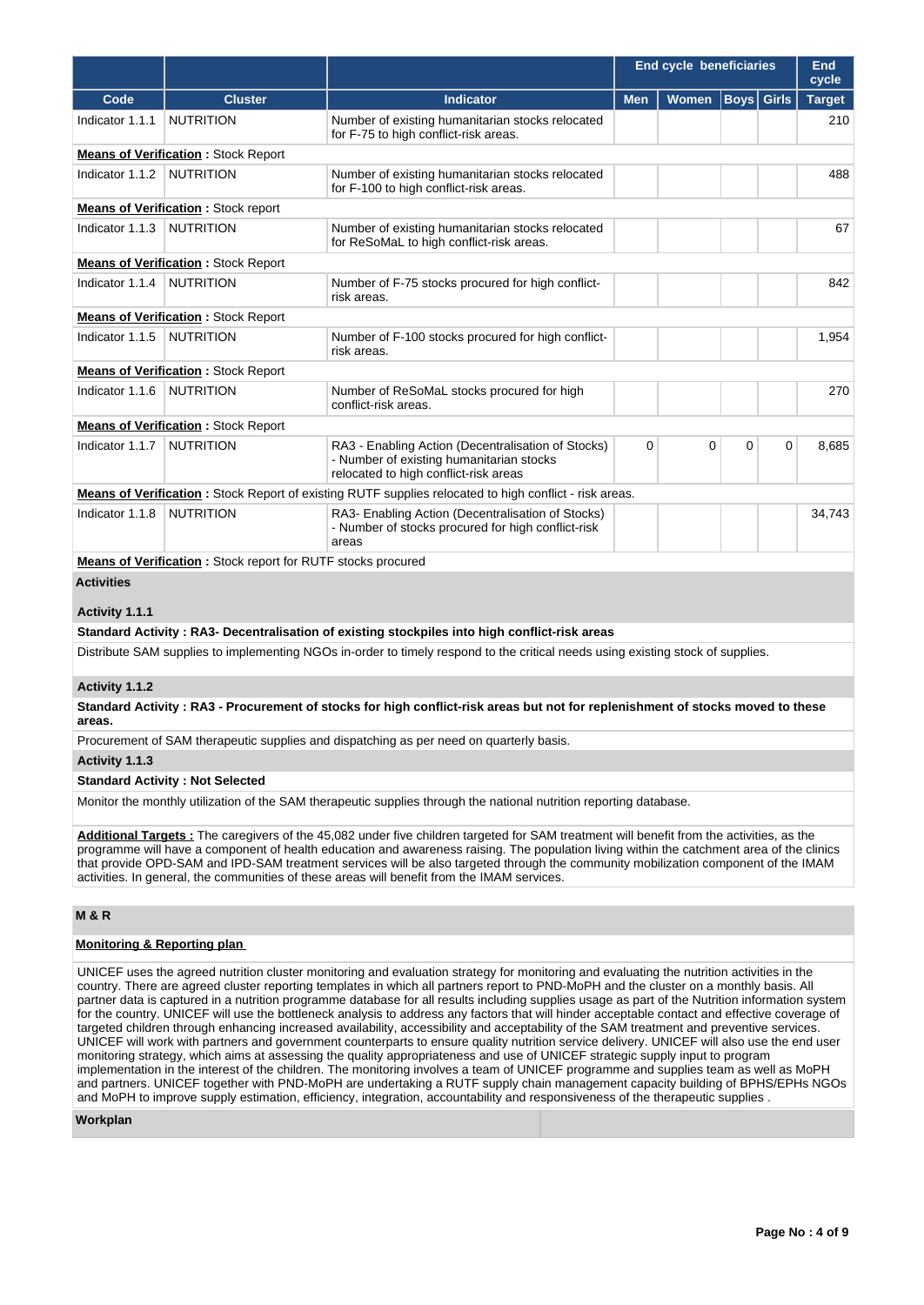| <b>Activitydescription</b>                                                                                                                         | Year |   | $\mathbf{z}$ | -3 |   | 5            | 6 <sup>1</sup> | $\overline{z}$ | -8  |          |              | $9$ 10 11 12 |   |
|----------------------------------------------------------------------------------------------------------------------------------------------------|------|---|--------------|----|---|--------------|----------------|----------------|-----|----------|--------------|--------------|---|
| Activity 1.1.1: Distribute SAM supplies to implementing NGOs in-order to timely<br>respond to the critical needs using existing stock of supplies. | 2017 |   |              |    |   |              |                |                |     |          |              | Χ            |   |
|                                                                                                                                                    |      |   |              |    |   |              |                |                |     |          |              |              |   |
| Activity 1.1.2: Procurement of SAM therapeutic supplies and dispatching as per<br>need on quarterly basis.                                         |      |   |              |    |   |              |                |                |     |          |              |              |   |
|                                                                                                                                                    |      |   |              | X  |   |              | X              |                |     | X        |              |              |   |
| Activity 1.1.3: Monitor the monthly utilization of the SAM therapeutic supplies<br>through the national nutrition reporting database.              | 2017 |   |              |    |   |              |                |                |     |          |              | X            | х |
|                                                                                                                                                    | 2018 | x | X            | X  | X | $\mathsf{x}$ | $\mathsf{x}$   | ΙX             | IX. | <b>X</b> | $\mathsf{X}$ |              |   |

# **OTHER INFO**

# **Accountability to Affected Populations**

UNICEF will work very closely with other partners for timely dissemination of information about the IMAM services in the project areas so that the communities are aware of the available nutrition services and additionally so as to ensure its accountability to women, boys and girls and the general population within the project area. UNICEF will achieve high quality of services by making sure that increased participation of communities is there. This will be done by using the accepted and available means of communication with the communities. The proposed project is highly gender and age-sensitive, considering gender equality for effective programming with assurance that all affected members of the target population have equal access to services and the targeted actions is based on gender and age analysis. The project takes into account presence of men and women in the area of community mobilization and community screening of under five years old children and will ensure that women are represented in higher ratios. Community involvement especially women in the community mobilization, and screening of under 5 children are critical as they will be counseled on the importance of nutrition screening and active health seeking behavior to avoid severe nutrition conditions of their children. All decision makers such as fathers and grandparents will also be included in the community mobilization and awareness raising activities. In addition to this, the monthly statistic reports will have gender and age group disaggregation. UNICEF and PND will use the reports of end user monitoring for assuring the supplies are actually reaching the right beneficiaries. Due diligence will be maintained for ensuring that the programme will not have any adverse environmental effects. Adequate provisions on how to protect, store, and safely dispose of the empty sachets of RUTF, F-75 and F-100 and the ReSoMal include keeping RUTF out of reach of people, rodents, insects and sunlit and should be kept in a covered pot or closed cupboard which is part of the supply management system. The empty packets will be returned for safe disposal using appropriate disposal methods to the health facility.

## **Implementation Plan**

UNICEF will use the current therapeutic supplies from the existed stock in-order to ensure the service delivery start as per workplan. Then, UNICEF will procure the supplies necessary for OPD-SAM and IPD-SAM services using CHF contribution and will balance the distributed supplies. These supplies will be initially placed in UNICEF warehouse in Kabul. Afterwards in coordination with PND the implanting partners will submit their quarterly RUTF supply need. This project is meant to cover the therapeutic supply needs of CHF funded projects 12 months long in 45 critical priority districts. If the duration is limited for six month, procurement and delivery of supply will not be possible given the limited storage capacity of partners/ provinces. PND will send these supply requests to UNICEF for further process. UNICEF and PND will closely monitor the implementation of OPD-SAM services in the targeted areas to make sure that the supplies are used appropriately and to make sure that there is no any gap. UNICEF will get gender disaggregated data and reports from PND on a monthly basis. The implementing partners will also fill the gap in the area of IYCF through building skills of community health workers to counsel and support mothers on IYCF to improve breastfeeding and complementary feeding practices. Due diligence will be maintained for ensuring that the programme will not have any adverse environmental effects. Systems will be developed for the appropriate collection and safe disposal of wastes generated by the programme, including empty sachets of Therapeutic feeds to prevent/mitigate the negative environmental effects. Adequate provisions on how to protect, store, and safely dispose of the empty sachets of RUTF include keeping RUTF out of reach of people, rodents, insects and sun. It should be kept in a covered pot or closed cupboard. The empty packets will be returned for safe disposal using appropriate disposal methods.

# **Coordination with other Organizations in project area**

| Name of the organization                                                                                            | Areas/activities of collaboration and rationale                                                                                                                                                                                                                   |
|---------------------------------------------------------------------------------------------------------------------|-------------------------------------------------------------------------------------------------------------------------------------------------------------------------------------------------------------------------------------------------------------------|
| Ministry of Public Health, Public Nutrition Directorate; and Provincial<br>Public Health Directorate (PPHD) of MoPH | UNICEF will coordinate the monitoring/supportive supervision,<br>coordinating the supply requests and reports with public nutrition<br>directorate of MoPH at the national level and with Provincial Public<br>Health Directorate (PPHD) at the provincial level. |
| World Food Program (WFP)                                                                                            | Treatment and prevention of Moderate Acute Malnutrition (MAM) for<br>children 6-50 months of age and PLW in the targeted areas with<br>WFP.                                                                                                                       |
| World Health Organization (WHO)                                                                                     | Coordinate the monitoring of Severe Acute Malnutrition (SAM)<br>service delivery with WHO.                                                                                                                                                                        |
| National and Regional Nutrition Cluster                                                                             | UNICEF will coordinate the activities with nutrition cluster at the<br>national and regional levels                                                                                                                                                               |
| National and Regional OCHA Offices                                                                                  | UNICEF will also coordinate the targeting beneficiaries and progress<br>report with OCHA. Also follow up on access constraint in targeted<br>areas.                                                                                                               |
| Implementing Partners                                                                                               | Coordination on timely nutrition supply management and<br>implementation/ utilization. Also in provision of progress report.                                                                                                                                      |
| <b>Environment Marker Of The Project</b>                                                                            |                                                                                                                                                                                                                                                                   |

A+: Neutral Impact on environment with mitigation or enhancement

#### **Gender Marker Of The Project**

1-The project is designed to contribute in some limited way to gender equality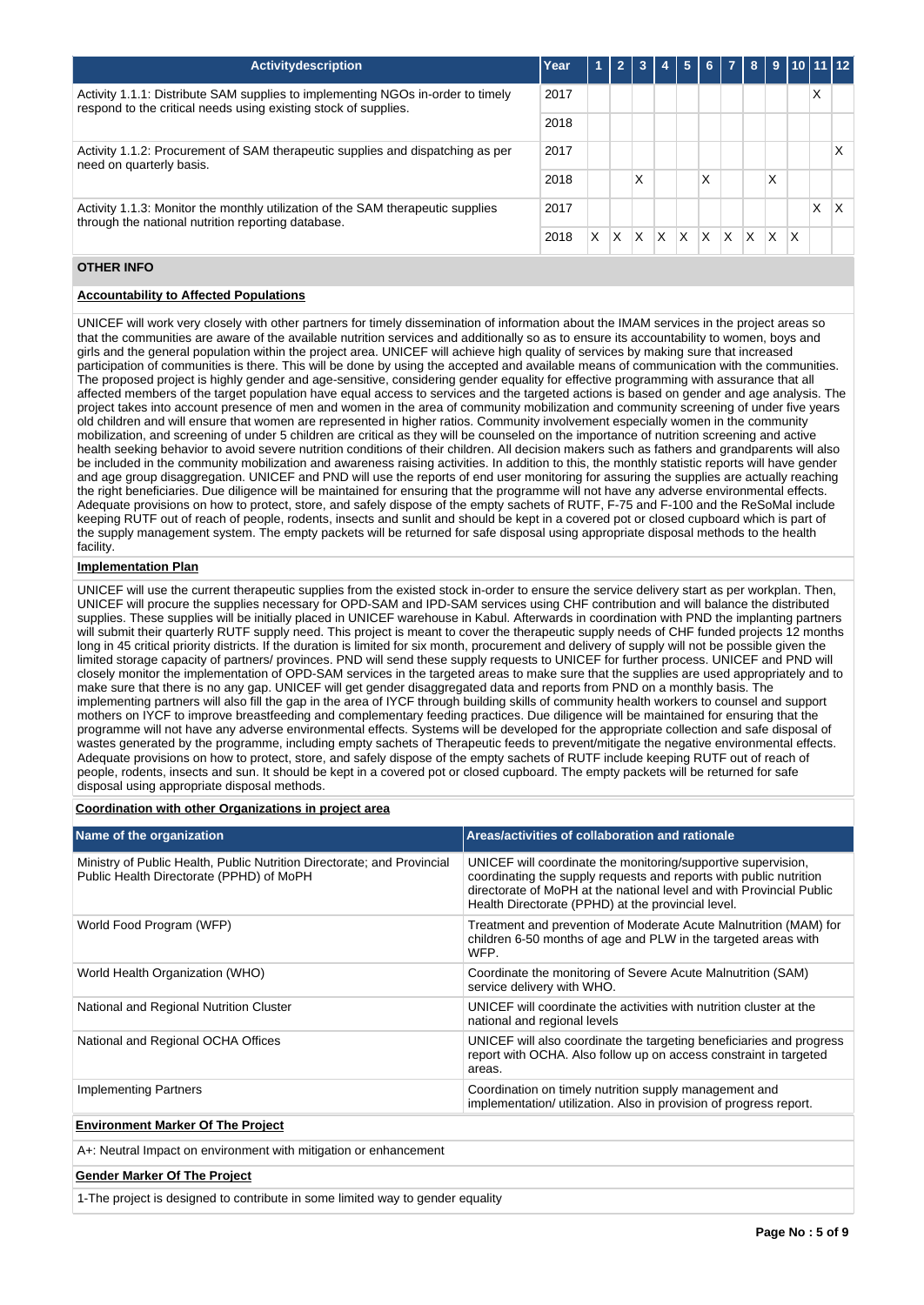## **Justify Chosen Gender Marker Code**

The need assessment for the proposed interventions contain an adequate gender and age analysis and is adapted to the specific needs and capacities of different gender and age groups. All men, women and children will be target of community mobilization component of the project where they will be able to make good nutrition choices and seek nutrition services when required. This proposal is addressing the most vulnerable children both boys and girls below 5 years of age exposed to the risk of malnutrition. It will also contribute in raising awareness among caregivers and service providers to ensure that rights of boys and girls to nutrition care specifically to nutrition services are realized. During implementation of the project, more female health workers will be involved, and encouraged to participate in nutrition service provision. The project will also mobilize and advocate for increased female involvement in nutrition service provision as well as resources to support breastfeeding mothers, consider nutrition need of pregnant and lactating mothers, and that boys and girls children both have equal access to nutritious foods and nutrition services when it is needed. UNICEF is committed in ensuring that gender equality and equity issues are well addressed in all projects in Afghanistan. This project will advocate and ensure that all men and women receive nutrition information; such as during community mobilization activities men will be involved in Breastfeeding promotion and counselling activities with special emphasis on male participation focuses on supporting women to make the right nutrition choices.

# **Protection Mainstreaming**

The proposed interventions will be carried out in a non-discriminatory way protecting safety, dignity and integrity of the beneficiaries who receive the services and their caregivers. The protection

approach to nutrition services is consistent with humanitarian principles and human rights-based programming and encompasses a variety of internationally recognized human rights, and not just the right to health services. The proposed interventions will be delivered in a way to avoid or minimize unintended negative consequences/ impact and the service providers are committed to a 'do no harm' approach to programming. Equity, accountability to affected populations, participation and empowerment of beneficiaries are principles incorporated into all stages of implementing any nutrition services by UNICEF and government of Afghanistan. The target communities will actively participate the community mobilization discussions. Equity and gender equality is among the main UNICEF principles; hence, the provinces and population with higher need are top focus and priority in terms of service delivery.

# **Country Specific Information**

# **Safety and Security**

The programming environment in Afghanistan remains complex. The year 2017 will remain crucial year for the continued stability of Afghanistan. However, the evolving security situation, poor infrastructure, rugged terrain and inadequate national capacity for basic service delivery and monitoring creates formidable challenges when targeting the most vulnerable children and families. The environment imposes among other things, a higher standard on UNICEF for security procedures and logistics, equipment and supervisory support for effective programme delivery. The cost of regular operations such as administration, travel, human and financial resource management, and knowledge management also increase due to fewer service providers, very limited infrastructure and systems. UNICEF will distribute the therapeutic supplies in the targeted provinces through regional offices (from Kandahar for south region, from Herat for west region, from Nengarhar for east region, from Balkh for north region and from Kabul to central region targeted provinces. UNICEF recruited one local staff in all provinces called nutrition extenders and continued to maintain its neutrality. Nutrition extenders have built strong relationship with community to ensure community acceptance and to minimize threats and risks for monitoring of supplies utilization.

# **Access**

UNICEF has a national office with a nutrition team along with five regional offices and eight outpost offices with full time nutrition and/or technical staff. These offices and their staff ensure continuous support and access sub nationally. UNICEF for monitoring and supervision of activities at field levels has its system in place to enable staff to access the project areas where it is possible. This include security assessment and clearance, and availability of security support during travel if required.UNICEF is also supporting the cost of monitoring and supportive supervision of PND technical staffs' as well as the Provincial Nutrition Officers (PNO) and nutrition extenders to make sure their presence in the field and ensure access.

# **BUDGET**

| Code | <b>Budget Line Description</b>                                                                                                                                                                                                                                                                                                                               |   | D / S Quantity Unit | cost          | <b>Duration</b><br>Recurran charged<br>ce | $\frac{9}{6}$<br>to CHF | <b>Total Cost</b> |  |  |  |  |
|------|--------------------------------------------------------------------------------------------------------------------------------------------------------------------------------------------------------------------------------------------------------------------------------------------------------------------------------------------------------------|---|---------------------|---------------|-------------------------------------------|-------------------------|-------------------|--|--|--|--|
|      | 1. Staff and Other Personnel Costs                                                                                                                                                                                                                                                                                                                           |   |                     |               |                                           |                         |                   |  |  |  |  |
| 1.1  | Nutrition officer                                                                                                                                                                                                                                                                                                                                            | D | 1 <sup>1</sup>      | 10,00<br>0.00 | 12                                        | 50.00                   | 60,000.00         |  |  |  |  |
|      | This includes 50% salary costs (National) calculated at NOC level (standard UN rates) along with all incentives provided by the<br>UN system. The incumbents will be responsible for implementation of UNICEF nutrition interventions in target areas. The SM will<br>also be responsible for nutrition programme coordination, general programme management |   |                     |               |                                           |                         |                   |  |  |  |  |
|      | <b>Section Total</b>                                                                                                                                                                                                                                                                                                                                         |   |                     |               |                                           |                         | 60,000.00         |  |  |  |  |
|      | 2. Supplies, Commodities, Materials                                                                                                                                                                                                                                                                                                                          |   |                     |               |                                           |                         |                   |  |  |  |  |
| 2.1  | Therapeutic spread (RUTF)                                                                                                                                                                                                                                                                                                                                    | D | 34743 45.00         |               | 1                                         | 100.00                  | 1,563,435.00      |  |  |  |  |
|      | The calculation is based on the assumption that one child will consume on an average of 136 sachets (150/carton) during the<br>entire duration of treatment. Unit costs are drawn from UNICEF supply division catalogue.                                                                                                                                     |   |                     |               |                                           |                         |                   |  |  |  |  |
| 2.2  | Therapeutic Milk F-75                                                                                                                                                                                                                                                                                                                                        | D |                     | 842 61.33     | 1                                         | 100.00                  | 51,639.86         |  |  |  |  |
|      | The calculation is based on the assumption that one child will consume on an average of 14 sachets (120/carton) during the<br>entire duration of treatment. Unit costs are drawn from UNICEF supply division catalogue.                                                                                                                                      |   |                     |               |                                           |                         |                   |  |  |  |  |
| 2.3  | Therapeutic Milk F-100                                                                                                                                                                                                                                                                                                                                       | D |                     | 1954 71.49    | 1                                         | 100.00                  | 139,691.46        |  |  |  |  |
|      | The calculation is based on the assumption that one child will consume on an average of 26 sachets (90/ carton) during the entire<br>duration of treatment. Unit costs are drawn from UNICEF supply division catalogue.                                                                                                                                      |   |                     |               |                                           |                         |                   |  |  |  |  |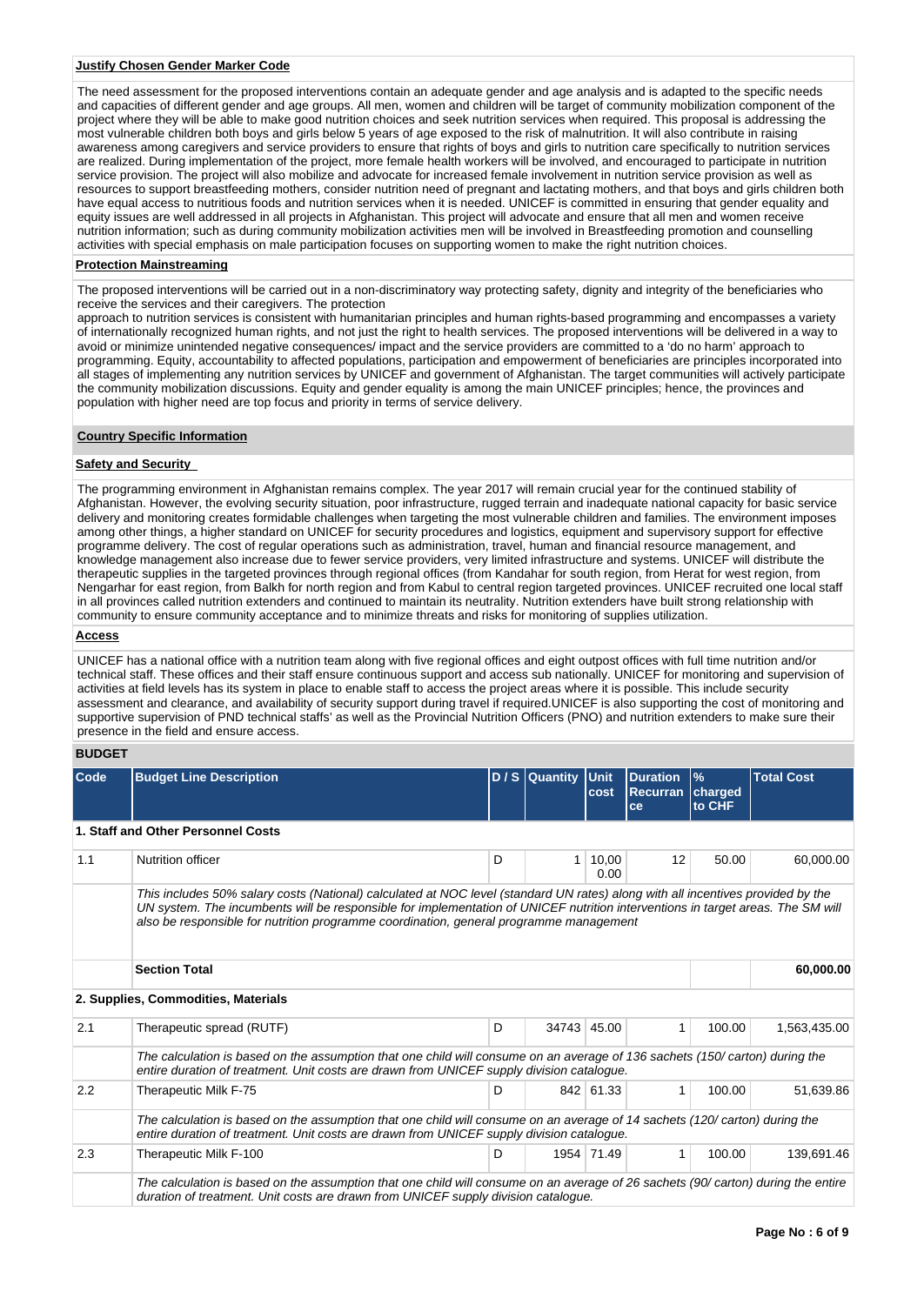| 2.4                     | ReSoMaL                                                                                                                                                                                                                                                                                                                                                                                                                                                                                                                                                                                                                                                                                                                                                                            | D         |                  | 270 16.67                     | 1 | 100.00 | 4,500.90     |
|-------------------------|------------------------------------------------------------------------------------------------------------------------------------------------------------------------------------------------------------------------------------------------------------------------------------------------------------------------------------------------------------------------------------------------------------------------------------------------------------------------------------------------------------------------------------------------------------------------------------------------------------------------------------------------------------------------------------------------------------------------------------------------------------------------------------|-----------|------------------|-------------------------------|---|--------|--------------|
|                         | The calculation is based on the assumption that one child will consume on an average of 4 sachets (100/carton) during the entire<br>duration of treatment. Unit costs are drawn from UNICEF supply division catalogue.                                                                                                                                                                                                                                                                                                                                                                                                                                                                                                                                                             |           |                  |                               |   |        |              |
|                         | <b>Section Total</b>                                                                                                                                                                                                                                                                                                                                                                                                                                                                                                                                                                                                                                                                                                                                                               |           |                  |                               |   |        |              |
| 3. Equipment            |                                                                                                                                                                                                                                                                                                                                                                                                                                                                                                                                                                                                                                                                                                                                                                                    |           |                  |                               |   |        |              |
| NA.                     | ΝA                                                                                                                                                                                                                                                                                                                                                                                                                                                                                                                                                                                                                                                                                                                                                                                 | <b>NA</b> | 0                | 0.00                          | 0 | 0      | 0.00         |
|                         | ΝA                                                                                                                                                                                                                                                                                                                                                                                                                                                                                                                                                                                                                                                                                                                                                                                 |           |                  |                               |   |        |              |
|                         | <b>Section Total</b>                                                                                                                                                                                                                                                                                                                                                                                                                                                                                                                                                                                                                                                                                                                                                               |           |                  |                               |   |        | 0.00         |
|                         | <b>4. Contractual Services</b>                                                                                                                                                                                                                                                                                                                                                                                                                                                                                                                                                                                                                                                                                                                                                     |           |                  |                               |   |        |              |
| 4.1                     | Supply freight cost                                                                                                                                                                                                                                                                                                                                                                                                                                                                                                                                                                                                                                                                                                                                                                | D         | 1759815.<br>3    | 1.00                          | 1 | 15.00  | 263,972.30   |
|                         | This is cost of offshore supply calculated as 15% of the total supply cost                                                                                                                                                                                                                                                                                                                                                                                                                                                                                                                                                                                                                                                                                                         |           |                  |                               |   |        |              |
|                         | <b>Section Total</b>                                                                                                                                                                                                                                                                                                                                                                                                                                                                                                                                                                                                                                                                                                                                                               |           |                  |                               |   |        | 263,972.30   |
| 5. Travel               |                                                                                                                                                                                                                                                                                                                                                                                                                                                                                                                                                                                                                                                                                                                                                                                    |           |                  |                               |   |        |              |
| 5.1                     | Monitoring and supportive supervision                                                                                                                                                                                                                                                                                                                                                                                                                                                                                                                                                                                                                                                                                                                                              | D         | 10000            | 1.00                          | 1 | 100.00 | 10,000.00    |
|                         | This cost cover the monitoring and supportive supervision cost of 11 targeted provinces which are going to be done by 11<br>provincial nutrition officers, PND staff, and UNICEF.                                                                                                                                                                                                                                                                                                                                                                                                                                                                                                                                                                                                  |           |                  |                               |   |        |              |
|                         | <b>Section Total</b>                                                                                                                                                                                                                                                                                                                                                                                                                                                                                                                                                                                                                                                                                                                                                               |           |                  |                               |   |        | 10,000.00    |
|                         | 6. Transfers and Grants to Counterparts                                                                                                                                                                                                                                                                                                                                                                                                                                                                                                                                                                                                                                                                                                                                            |           |                  |                               |   |        |              |
| NA                      | ΝA                                                                                                                                                                                                                                                                                                                                                                                                                                                                                                                                                                                                                                                                                                                                                                                 | NA        | 0                | 0.00                          | 0 | 0      | 0.00         |
|                         | ΝA                                                                                                                                                                                                                                                                                                                                                                                                                                                                                                                                                                                                                                                                                                                                                                                 |           |                  |                               |   |        |              |
|                         | <b>Section Total</b>                                                                                                                                                                                                                                                                                                                                                                                                                                                                                                                                                                                                                                                                                                                                                               |           |                  |                               |   |        | 0.00         |
|                         | 7. General Operating and Other Direct Costs                                                                                                                                                                                                                                                                                                                                                                                                                                                                                                                                                                                                                                                                                                                                        |           |                  |                               |   |        |              |
| 7.1                     | <b>Security Support Cost</b>                                                                                                                                                                                                                                                                                                                                                                                                                                                                                                                                                                                                                                                                                                                                                       | S         | $\mathbf{1}$     | 992,5<br>32.00                | 1 | 11.10  | 110,171.05   |
|                         | This budget will contribute to the cost of security guards (international armed guards, canine unit and Afghan national guards) in<br>Kandahar and Jalalabad. The total security contract value per annum for Kandahar and Jalalabad compounds is US\$992,532 -<br>Kandahar (US\$552,420) and Jalalabad (US\$440,112). The CHF will contribute 11% of the costs for the year.<br>The fluid security situation and inadequate national capacity for service delivery and monitoring has significantly increased the<br>cost of doing business in Afghanistan. Functioning in such an environment imposes, among other things, a very high standard on<br>UNICEF and partners for security procedures and logistics to ensure the best possible security for personnel and property. |           |                  |                               |   |        |              |
| 7.2                     | <b>Operational Support Cost</b>                                                                                                                                                                                                                                                                                                                                                                                                                                                                                                                                                                                                                                                                                                                                                    | S         |                  | $1 \mid 1,320$<br>,360.<br>00 | 1 | 5.56   | 73,412.02    |
|                         | This includes costs of renting offices in Kabul, Kandahar and Jalalabad (inline with the minimum operating security standard).<br>The office rent for the three location is US\$1,320,360 (Kandahar US\$72,000, Jalalabad US\$48,360 and Kabul/central region (US<br>\$1,200,000). While UNICEF's own resources continue to provide a major share of these costs, these are increasingly inadequate<br>to meet the funding needs for operations. Through this proposal, CHF will contributed 5.56% of the entire need.                                                                                                                                                                                                                                                             |           |                  |                               |   |        |              |
| 7.3                     | Logistic Support Cost                                                                                                                                                                                                                                                                                                                                                                                                                                                                                                                                                                                                                                                                                                                                                              | S         | 1                | 593,5<br>20.00                | 1 | 10.31  | 61,191.91    |
|                         | This includes the cost for warehousing and related costs at national and two regional offices (Kandahar and Jalalabad) – which<br>US\$593,520 per annum. Through this proposal we are covering 10.31% of the total need.                                                                                                                                                                                                                                                                                                                                                                                                                                                                                                                                                           |           |                  |                               |   |        |              |
|                         | <b>Section Total</b>                                                                                                                                                                                                                                                                                                                                                                                                                                                                                                                                                                                                                                                                                                                                                               |           |                  |                               |   |        | 244,774.98   |
| <b>SubTotal</b>         |                                                                                                                                                                                                                                                                                                                                                                                                                                                                                                                                                                                                                                                                                                                                                                                    |           | 1,807,62<br>8.30 |                               |   |        | 2,338,014.50 |
| Direct                  |                                                                                                                                                                                                                                                                                                                                                                                                                                                                                                                                                                                                                                                                                                                                                                                    |           |                  |                               |   |        | 2,093,239.52 |
| Support                 |                                                                                                                                                                                                                                                                                                                                                                                                                                                                                                                                                                                                                                                                                                                                                                                    |           |                  |                               |   |        | 244,774.98   |
| <b>PSC Cost</b>         |                                                                                                                                                                                                                                                                                                                                                                                                                                                                                                                                                                                                                                                                                                                                                                                    |           |                  |                               |   |        |              |
| <b>PSC Cost Percent</b> |                                                                                                                                                                                                                                                                                                                                                                                                                                                                                                                                                                                                                                                                                                                                                                                    |           |                  |                               |   |        | 7.00         |
| <b>PSC Amount</b>       |                                                                                                                                                                                                                                                                                                                                                                                                                                                                                                                                                                                                                                                                                                                                                                                    |           |                  |                               |   |        | 163,661.02   |
| <b>Total Cost</b>       |                                                                                                                                                                                                                                                                                                                                                                                                                                                                                                                                                                                                                                                                                                                                                                                    |           |                  |                               |   |        | 2,501,675.52 |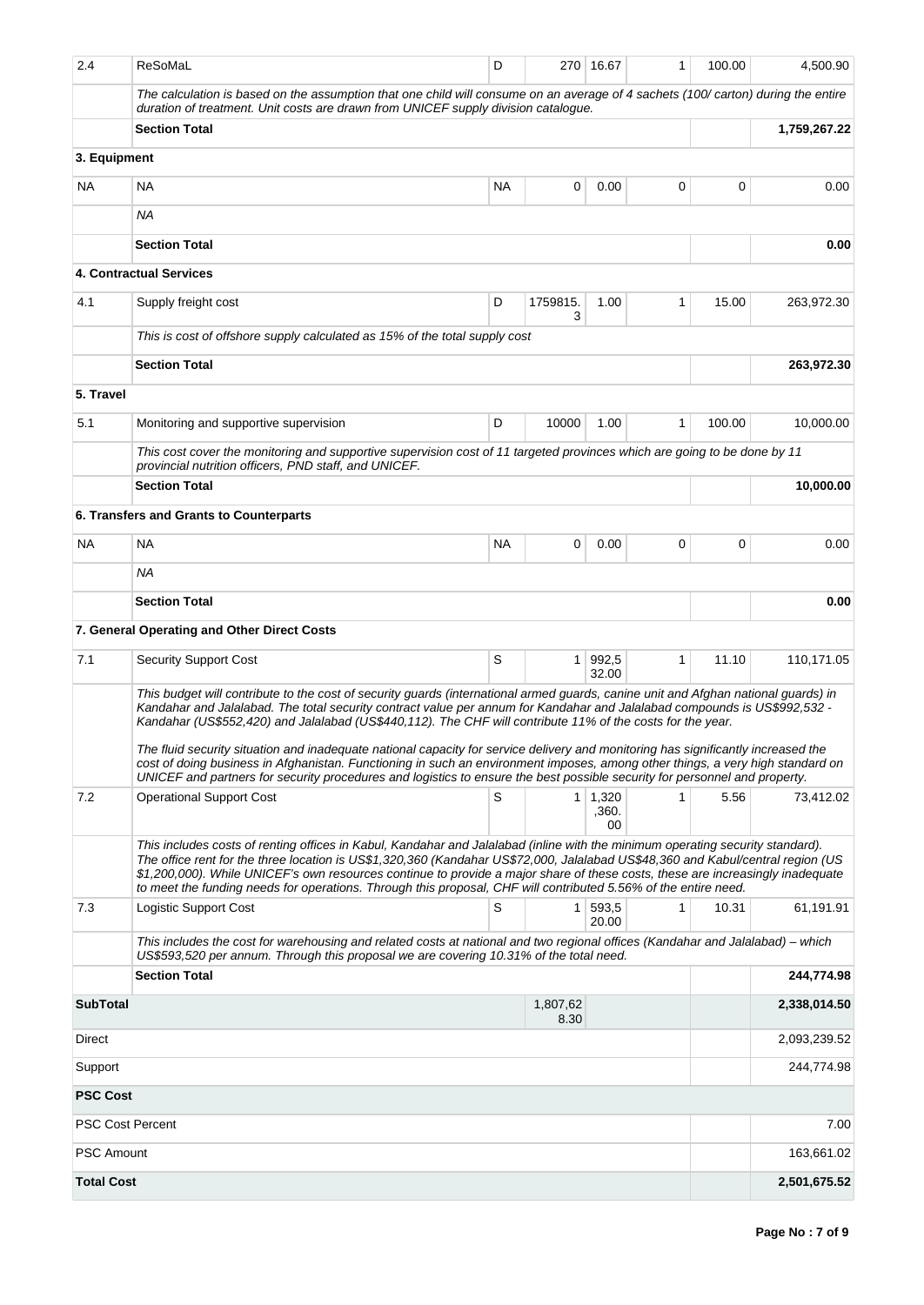# **Project Locations**

| <b>Location</b>                     | <b>Estimated</b><br>percentage<br>of budget<br>for each<br><b>location</b> | <b>Estimated number of beneficiaries</b><br>for each location |              |     |                 |                   | <b>Activity Name</b> |
|-------------------------------------|----------------------------------------------------------------------------|---------------------------------------------------------------|--------------|-----|-----------------|-------------------|----------------------|
|                                     |                                                                            | <b>Men</b>                                                    | <b>Women</b> |     |                 | Boys Girls Total  |                      |
| Nangarhar -> Surkhrod               | 3                                                                          |                                                               |              | 589 | 691             | 1,280             |                      |
| Nangarhar -> Khogyani               | 3                                                                          |                                                               |              | 639 |                 | 749 1,388         |                      |
| Nangarhar -> Chaparhar              | 1                                                                          |                                                               |              | 295 | 346             | 641               |                      |
| Ghazni -> Walimuhammad-e-<br>Shahid | $\mathbf{1}$                                                               |                                                               |              | 131 | 153             | 284               |                      |
| Ghazni -> Waghaz                    | $\mathbf{1}$                                                               |                                                               |              | 250 | 294             | 544               |                      |
| Ghazni -> Giro                      | $\mathbf{1}$                                                               |                                                               |              | 237 | 279             | 516               |                      |
| Ghazni -> Muqur                     | $\overline{\mathbf{c}}$                                                    |                                                               |              | 327 | 383             | 710               |                      |
| Kunar -> Watapur                    | $\mathbf{1}$                                                               |                                                               |              | 292 | 342             | 634               |                      |
| Kunar -> Marawara                   | 1                                                                          |                                                               |              | 218 | 256             | 474               |                      |
| Kunar -> Shigal Wa sheltan          | $\mathbf{1}$                                                               |                                                               |              | 128 | 150             | 278               |                      |
| Kunar -> Dara-e-Pech                | 3                                                                          |                                                               |              | 582 | 684             | 1,266             |                      |
| Kunar -> Khaskunar                  | $\overline{2}$                                                             |                                                               |              | 373 | 438             | 811               |                      |
| Kunar -> Barkunar                   | 1                                                                          |                                                               |              | 234 | 275             | 509               |                      |
| Kunar -> Ghaziabad                  | $\mathbf{1}$                                                               |                                                               |              | 199 | 234             | 433               |                      |
| Takhar -> Khwajaghar                | 1                                                                          |                                                               |              | 286 | 336             | 622               |                      |
| Kunduz -> Emamsaheb                 | 4                                                                          |                                                               |              |     | 894 1,050       | 1,944             |                      |
| Kunduz -> Qala-e-Zal                | $\mathbf{1}$                                                               |                                                               |              | 311 | 365             | 676               |                      |
| Kunduz -> Chardarah                 | $\overline{2}$                                                             |                                                               |              | 326 | 382             | 708               |                      |
| Kunduz -> Khanabad                  | 3                                                                          |                                                               |              | 611 | 717             | 1,328             |                      |
| Kunduz -> Dasht-e-Archi             | $\overline{2}$                                                             |                                                               |              | 376 | 441             | 817               |                      |
| Uruzgan -> Tirinkot                 | 8                                                                          |                                                               |              |     | 1,879 2,206     | 4,085             |                      |
| Uruzgan -> Chora                    | $\overline{4}$                                                             |                                                               |              |     | 934 1,097 2,031 |                   |                      |
| Uruzgan -> Shahid-e-Hassas          | 5                                                                          |                                                               |              |     | 1,078 1,266     | 2,344             |                      |
| Uruzgan -> Dehrawud                 | 5                                                                          |                                                               |              |     |                 | 1,118 1,312 2,430 |                      |
| Uruzgan -> Khasuruzgan              | 5                                                                          |                                                               |              |     |                 | 1,033 1,213 2,246 |                      |
| Zabul -> Shahjoy                    | $\overline{\mathbf{c}}$                                                    |                                                               |              | 435 | 511             | 946               |                      |
| Zabul -> Daychopan                  | $\mathbf{1}$                                                               |                                                               |              | 293 | 345             | 638               |                      |
| Paktika -> Urgun                    | $\overline{2}$                                                             |                                                               |              | 363 | 426             | 789               |                      |
| Faryab -> Pashtunkot                | 2                                                                          |                                                               |              | 473 | 555             | 1,028             |                      |
| Faryab -> Almar                     | $\mathbf{1}$                                                               |                                                               |              | 176 | 207             | 383               |                      |
| Faryab -> Garziwan                  | 1                                                                          |                                                               |              | 190 | 223             | 413               |                      |
| Faryab -> Bilcheragh                | $\mathbf{1}$                                                               |                                                               |              | 131 | 153             | 284               |                      |
| Hilmand -> Lashkargah               | 5                                                                          |                                                               |              |     | 1,206 1,417     | 2,623             |                      |
| Hilmand -> Nad-e-Ali                | 5                                                                          |                                                               |              |     |                 | 1,053 1,235 2,288 |                      |
| Hilmand -> Sangin                   | 3                                                                          |                                                               |              | 690 | 811             | 1,501             |                      |
| Hilmand -> Nawzad                   | 3                                                                          |                                                               |              | 587 | 690             | 1,277             |                      |
| Hilmand -> Garmser                  | 4                                                                          |                                                               |              |     | 1,015 1,191     | 2,206             |                      |
| Hilmand -> Reg                      | $\mathbf{1}$                                                               |                                                               |              | 304 | 357             | 661               |                      |
| Kandahar -> Zheray                  | 1                                                                          |                                                               |              | 154 | 180             | 334               |                      |
| Kandahar -> Shahwalikot             | $\mathbf{1}$                                                               |                                                               |              | 78  | 91              | 169               |                      |